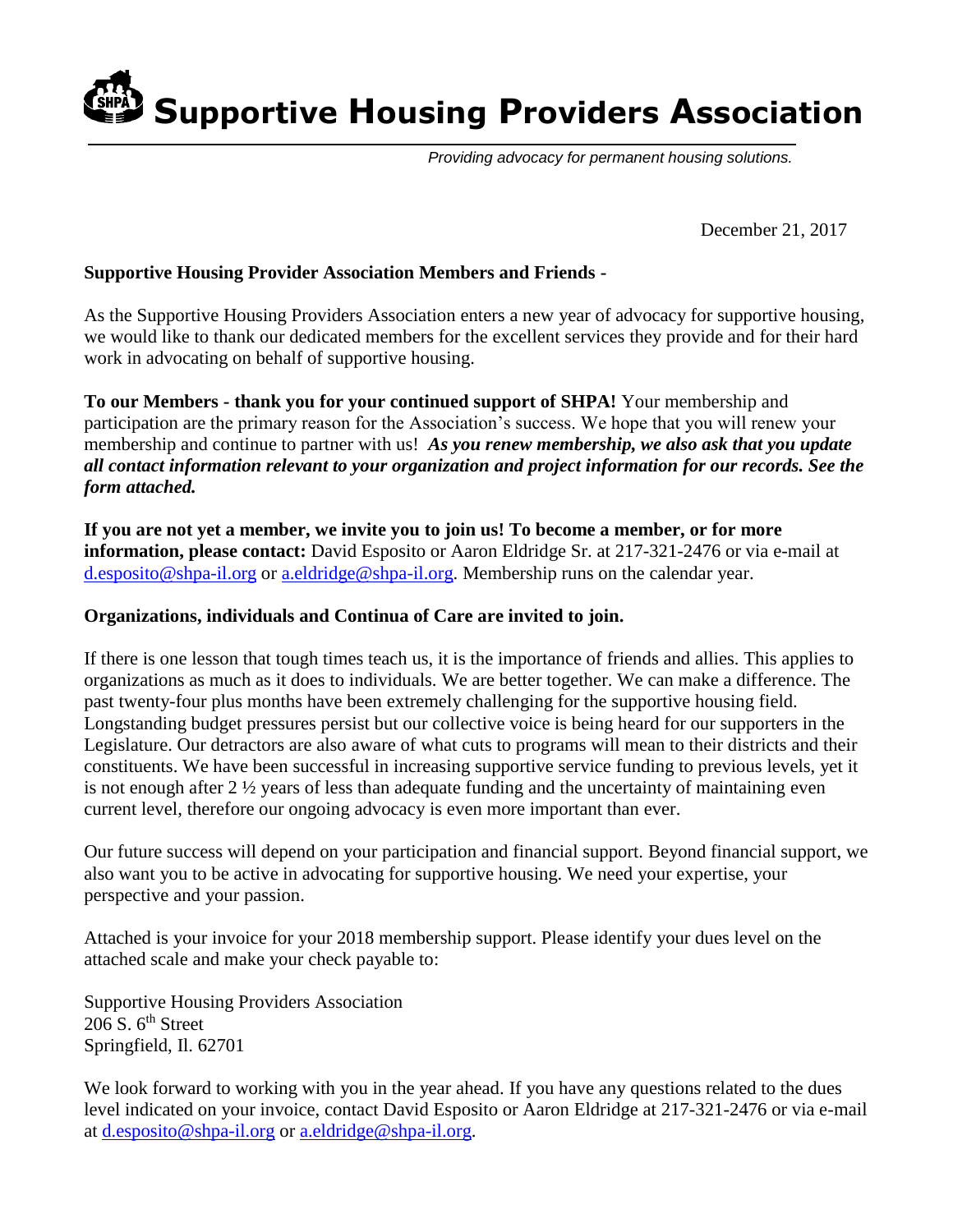

# **Membership Application** (page 1 of 3)

| Name of Organization:                                                                   |                                        |  |  |  |  |  |
|-----------------------------------------------------------------------------------------|----------------------------------------|--|--|--|--|--|
| Address:                                                                                |                                        |  |  |  |  |  |
|                                                                                         | <b>Name of Executive Director/CEO:</b> |  |  |  |  |  |
| Phone:                                                                                  | Fax:                                   |  |  |  |  |  |
| Email:                                                                                  |                                        |  |  |  |  |  |
|                                                                                         | Name of Organization Contact:          |  |  |  |  |  |
| Title:                                                                                  |                                        |  |  |  |  |  |
| Phone:                                                                                  | Fax:                                   |  |  |  |  |  |
| Email:                                                                                  |                                        |  |  |  |  |  |
| <b>Organization Mission Statement:</b>                                                  |                                        |  |  |  |  |  |
|                                                                                         |                                        |  |  |  |  |  |
|                                                                                         |                                        |  |  |  |  |  |
|                                                                                         |                                        |  |  |  |  |  |
|                                                                                         |                                        |  |  |  |  |  |
|                                                                                         |                                        |  |  |  |  |  |
| Are you a Certified Medicaid Billing Agency? □ Yes<br>$\Box$ No                         |                                        |  |  |  |  |  |
| Are you a member of SHPA?                                                               | $\Box$ No<br>$\Box$ Yes                |  |  |  |  |  |
| Are you interested in becoming a member of SHPA?<br>$\Box$ Yes<br>$\Box$ No             |                                        |  |  |  |  |  |
| Would you like someone to contact you about being a member of SHPA?  D Yes<br>$\Box$ No |                                        |  |  |  |  |  |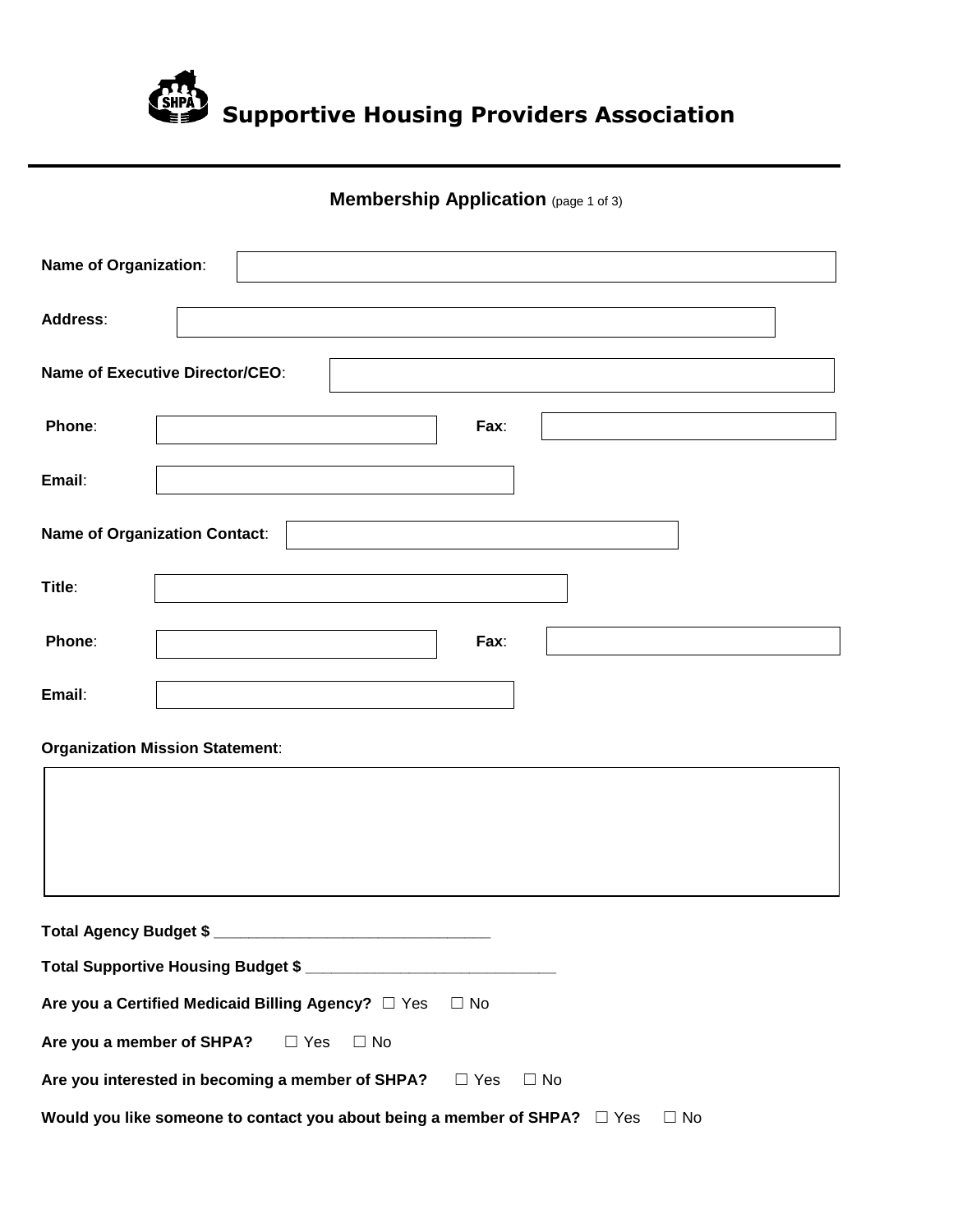# **Membership Application** (page 2 of 3)

Please fill out the following table of information on your current or \*planned supportive housing projects. If you have more than three projects, please use multiple sheets.

| <b>Project Table:</b>                                                      | <b>PROJECT #1</b> | <b>PROJECT#2</b> | <b>PROJECT#3</b> |
|----------------------------------------------------------------------------|-------------------|------------------|------------------|
|                                                                            |                   |                  |                  |
| Name of SH Project:                                                        |                   |                  |                  |
| Address:                                                                   |                   |                  |                  |
| <b>Primary Contact:</b>                                                    |                   |                  |                  |
| Phone:                                                                     |                   |                  |                  |
| Fax:                                                                       |                   |                  |                  |
| E-mail:                                                                    |                   |                  |                  |
| <b>Model of Housing:</b><br>(i.e. PSH, SH, TH, TH-RRH,<br>RRH, ES)         |                   |                  |                  |
| <b>Project Based, Scattered</b><br><b>Site or Combination</b>              |                   |                  |                  |
| <b>Number of units:</b>                                                    |                   |                  |                  |
| <b>Total Number of Beds:</b>                                               |                   |                  |                  |
| <b>Primary Population:</b>                                                 |                   |                  |                  |
| <b>Primary Disability:</b><br>(if applicable)                              |                   |                  |                  |
| <b>Primary Supportive</b><br><b>Services Offered:</b>                      |                   |                  |                  |
| <b>Are Supportive Services</b><br>provided by someone<br>else? If so, who? |                   |                  |                  |
| <b>Total SH Budget:</b><br>(please complete Budget<br>Table on page 3)     | \$                | \$               | \$               |
| District # (Illinois)                                                      |                   |                  |                  |
| <b>District # (Congressional)</b>                                          |                   |                  |                  |
| CoC ID #: (if applicable)                                                  | IL-               | IL-              | IL-              |
|                                                                            |                   |                  |                  |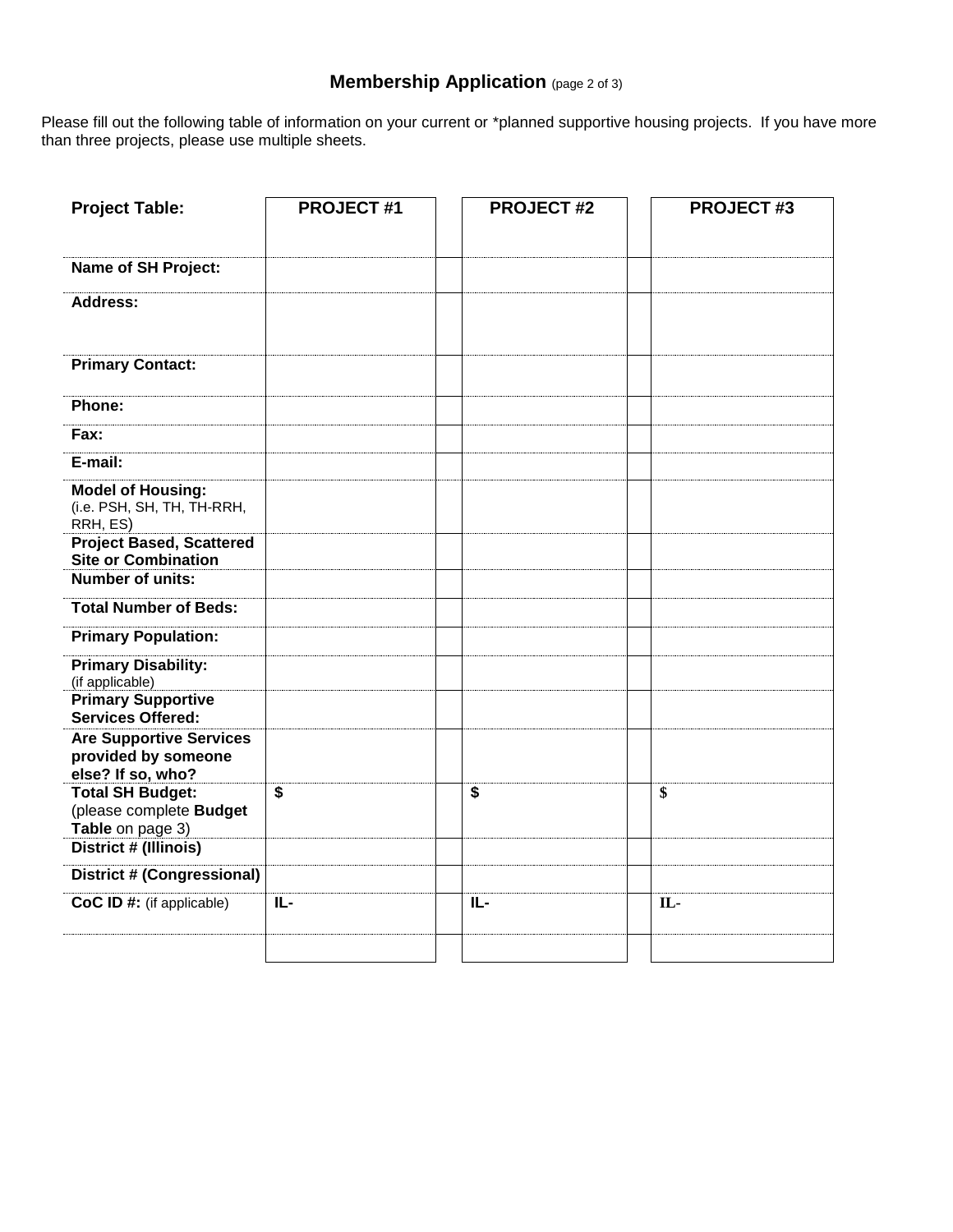### **Membership Application** (page 3 of 3)

Please fill out the following table of information on your current or \*planned supportive housing projects. If you have more than three projects, please use multiple sheets.

| <b>Budget Table:</b>                                                      | <b>PROJECT#1</b>        | <b>PROJECT#2</b>        | <b>PROJECT #3</b>       |
|---------------------------------------------------------------------------|-------------------------|-------------------------|-------------------------|
| <b>Total SH Budget:</b><br>(from page 2)                                  | \$                      | \$                      | \$                      |
| <b>Total HUD Budget:</b>                                                  | $\overline{\mathbf{S}}$ | $\overline{\mathbf{S}}$ | $\overline{\mathbf{S}}$ |
| <b>Name HUD Program:</b><br>(i.e. CoC Program)                            |                         |                         |                         |
| <b>Total DHS Budget:</b>                                                  | $\boldsymbol{\$}$       | $\boldsymbol{\$}$       | $\overline{\mathbf{S}}$ |
| Name DHS-Fund Program:<br>(i.e. 820, 830, 220, Homeless,<br>Gen. Revenue) |                         |                         |                         |
| <b>Other Federal:</b>                                                     | \$                      | \$                      | \$                      |
| Describe:                                                                 |                         |                         |                         |
| <b>Other State:</b>                                                       | $\overline{\mathbf{s}}$ | $\overline{\mathbf{s}}$ | $\overline{\mathbf{S}}$ |
| Describe:                                                                 |                         |                         |                         |
| Other:                                                                    | $\overline{\mathbf{s}}$ | $\overline{\mathbf{S}}$ | \$                      |
| Describe:                                                                 |                         |                         |                         |
| Other:                                                                    | $\overline{\$}$         | $\overline{\mathbf{s}}$ | \$                      |
| Describe:                                                                 |                         |                         |                         |
| Other:                                                                    | \$                      | \$                      | \$                      |
| Describe:                                                                 |                         |                         |                         |
|                                                                           |                         |                         |                         |
|                                                                           |                         |                         |                         |

**\* This is not a funding application and does not imply that there is or will be funding available for new projects.** 

**Providing the information pertaining to any planned supportive housing projects allows for SHPA to have knowledge of said project and provides us with information that will guide our advocacy efforts**.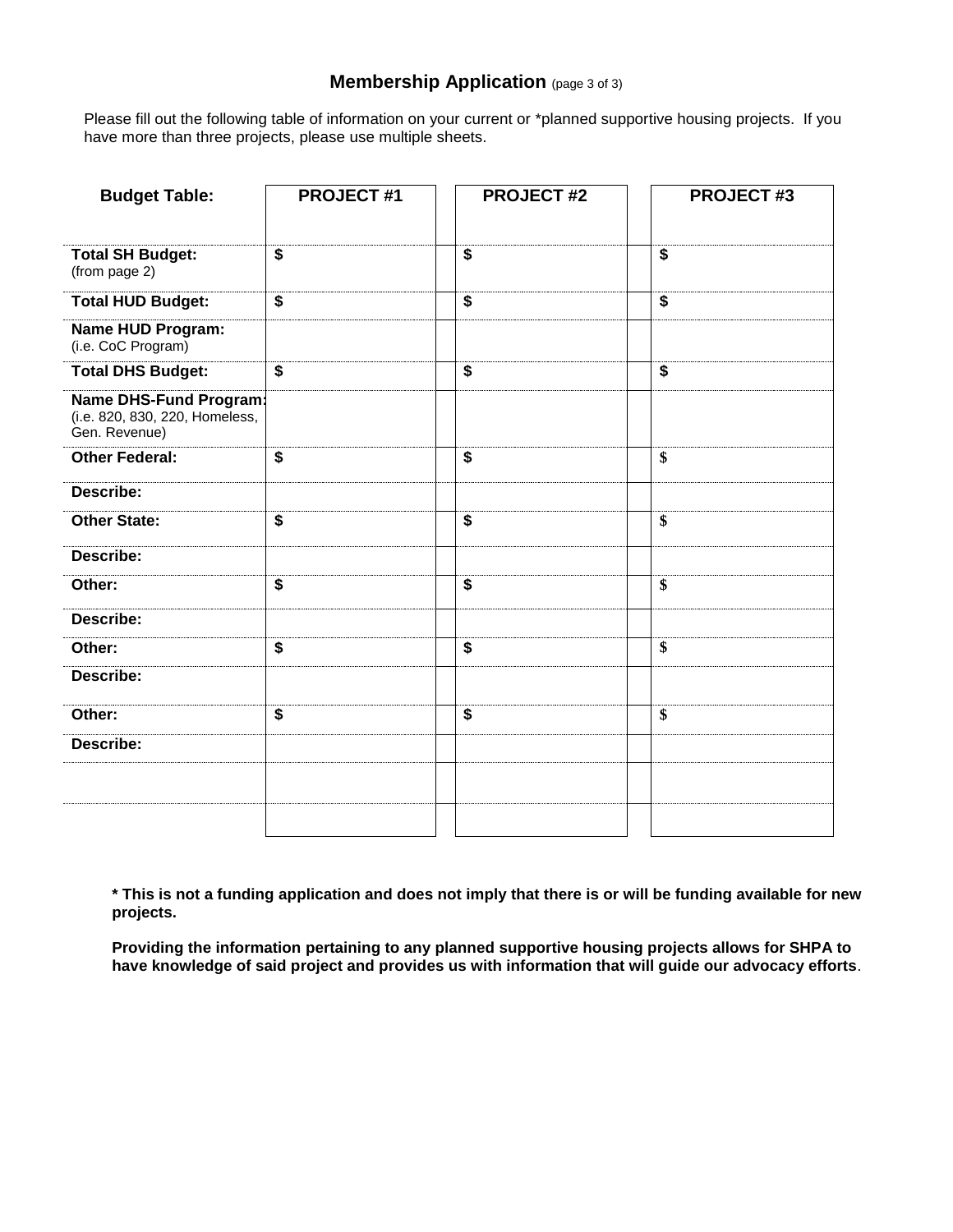

## **Supportive Housing Providers Association**

#### **Membership Agreement** (page 1 of 2)

Please sign the membership agreement and send to the address listed below.

The Supportive Housing Providers Association exists to advocate for issues that will increase and strengthen the supply of supportive housing, to provide a forum for members to discuss their experiences, and to increase the effectiveness of its members through the dissemination of information.

I understand that if my organization is accepted as a member of the Supportive Housing Providers Association that membership carries certain privileges and responsibilities.

The privileges and benefits of membership include:

- 1. Legislative advocates working regularly on behalf of SHPA members and periodic strategic advice for developing and nurturing relationships with legislators.
- 2. Ability to vote on major legislative/policy issues and priorities which guides SHPA's advocacy efforts.
- 3. Timely knowledge for Call to Action or Action Alerts and necessary materials, such as letter templates or call scripts pertaining to important legislation that impacts supportive housing and residents.
- 4. Forum for information sharing on the current financial and political environment for developing supportive housing.
- 5. Benefits of networking with providers of supportive housing from across the state and sharing of best practices at semi-annual associations meetings and regional workshops at least 2x per year.
- 6. Benefits of broader network of members and affiliates, such as Healthcare Systems, Landlords & Developers, Managed Care Organizations
- 7. Free or discounted attendance at regional workshops that could include CEU credits for further staff development.
- 8. Access to any studies or educational materials developed by or shared with SHPA for educating legislators and the public regarding supportive housing.
- 9. Robust Resident Leadership Program to assist residents in their advocacy development and Scholarships to attend the Annual Resident Conference Annual and Spring Association meetings, and other local and national conferences as budget allows.
- 10. Electronic Peer to Peer program to share ideas, discuss challenges, and information sharing as needed.

The responsibilities of membership include:

- 1. Agreeing to maintain confidentiality and trust which will enable members to discuss their projects in an environment, which is not threatening to their organization's viability.
- 2. Agreeing to share honestly with other members your experience so that all members can learn from it to improve their projects.
- 3. Agreeing to pay annual dues according to the sliding scale below for membership in the Supportive Housing Providers Association.
- 4. Membership meetings in Springfield.
- 5. Supporting major SHPA advocacy campaigns through calls, letters, or visits to legislators.